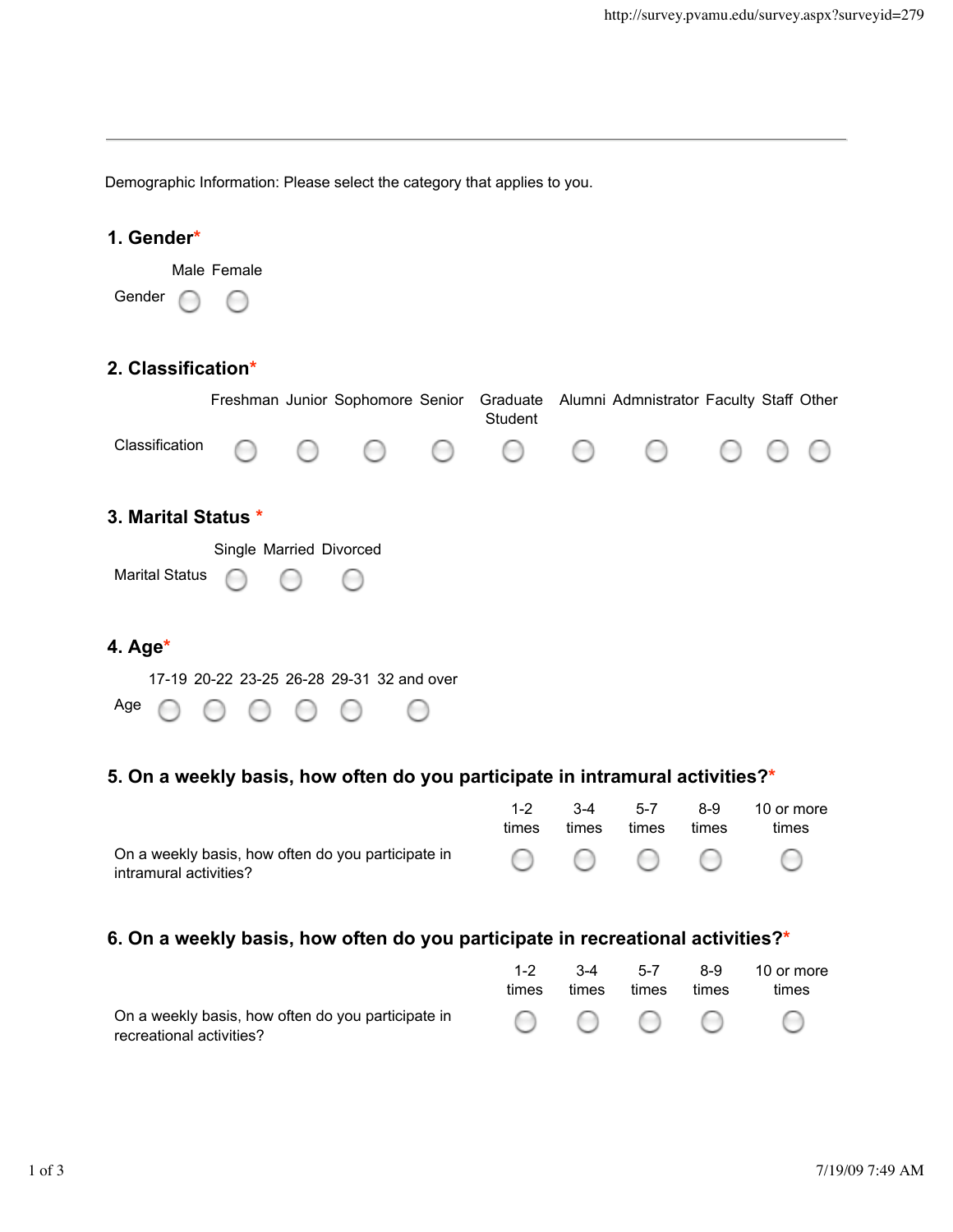#### **7. PROGRAM SATISFACTION: Please indicate your level of satisfaction with the following programs. \***

| Basketball                   |  | $\cdots$ |  |  |
|------------------------------|--|----------|--|--|
| Football                     |  |          |  |  |
| Swimming                     |  |          |  |  |
| Racquetball                  |  |          |  |  |
| Softball                     |  |          |  |  |
| <b>Martial Arts</b>          |  |          |  |  |
| Tumbling                     |  |          |  |  |
| Play Station 3               |  |          |  |  |
| Dominoes                     |  |          |  |  |
| <b>Tennis</b>                |  |          |  |  |
| Faculty/Staff Club           |  |          |  |  |
| Indoor Soccer                |  |          |  |  |
| Outdoor Soccer               |  |          |  |  |
| Volleyball program           |  |          |  |  |
| <b>Outdoor Activity Club</b> |  |          |  |  |
| <b>Weight Training</b>       |  |          |  |  |
| <b>Table Games</b>           |  |          |  |  |
| <b>Table Tennis</b>          |  |          |  |  |
| Aerobics                     |  |          |  |  |

Very Dissatisfied Dissatisfied Neutral Satisfied Very Satisfied N/A

### **8. OVERALL SATISFACTION: Please indicate your level of satisfaction with the features of the Intramural & Recreational Sports program. \***

|                                                            | Very<br><b>Dissatisfied</b> | Dissatisfied Neutral Satisfied |   | Very<br>Satisfied | N/A |
|------------------------------------------------------------|-----------------------------|--------------------------------|---|-------------------|-----|
| The overall Intramural and Recreational<br>Sports program. |                             |                                |   |                   |     |
| The facilities.                                            |                             |                                | m |                   |     |
| The staff and instructors.                                 |                             |                                |   |                   |     |
| The equipment.                                             |                             |                                |   |                   |     |
| The variety of programs offered.                           |                             |                                |   |                   |     |